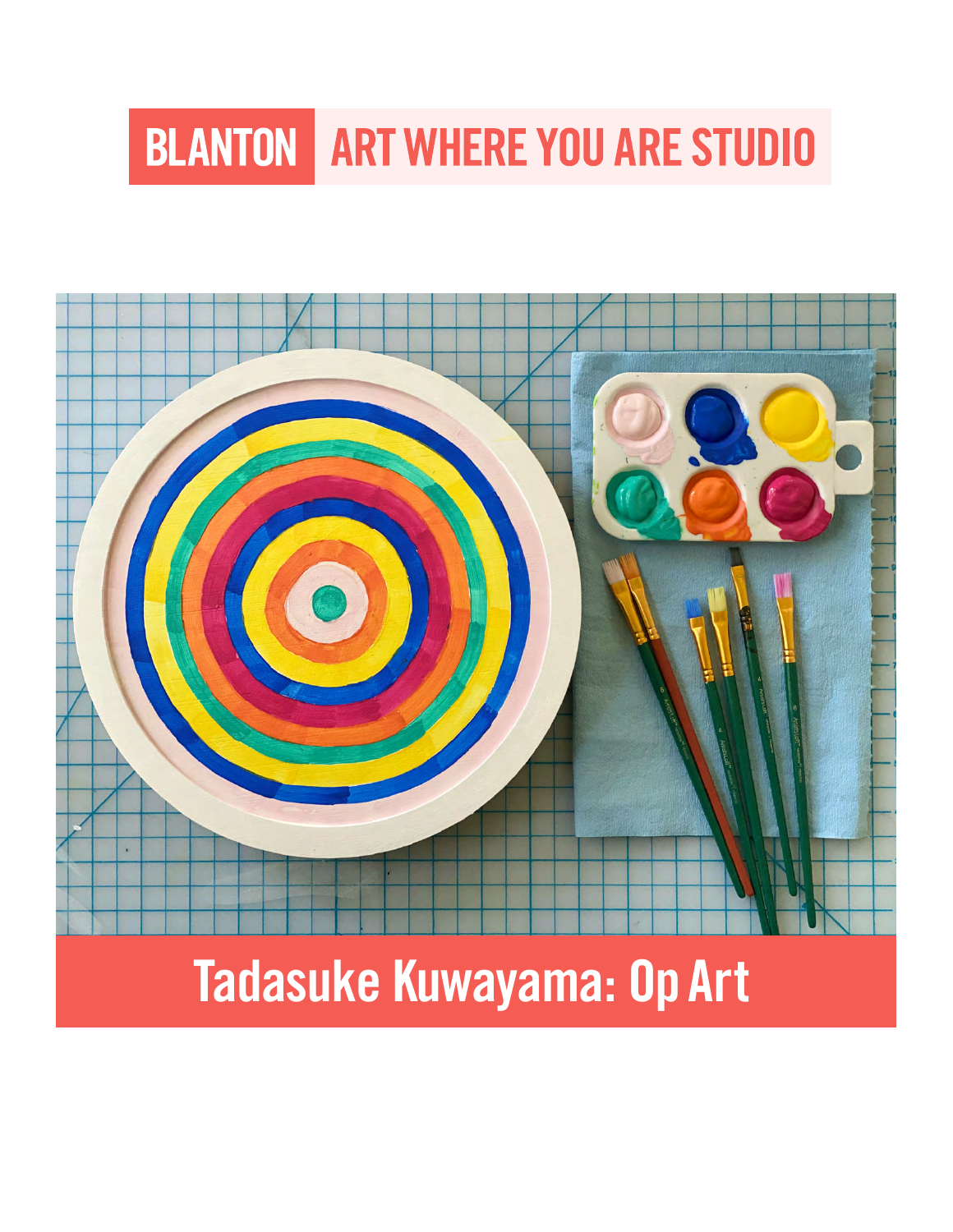**BLANTON ART WHERE YOU ARE STUDIO** 



# **MATERIALS**

- Lazy susan  $\bullet$
- **Paper towels**  $\bullet$
- **Variety of colored paints**  $\bullet$
- **Flat bristle paintbrushes**  $\bullet$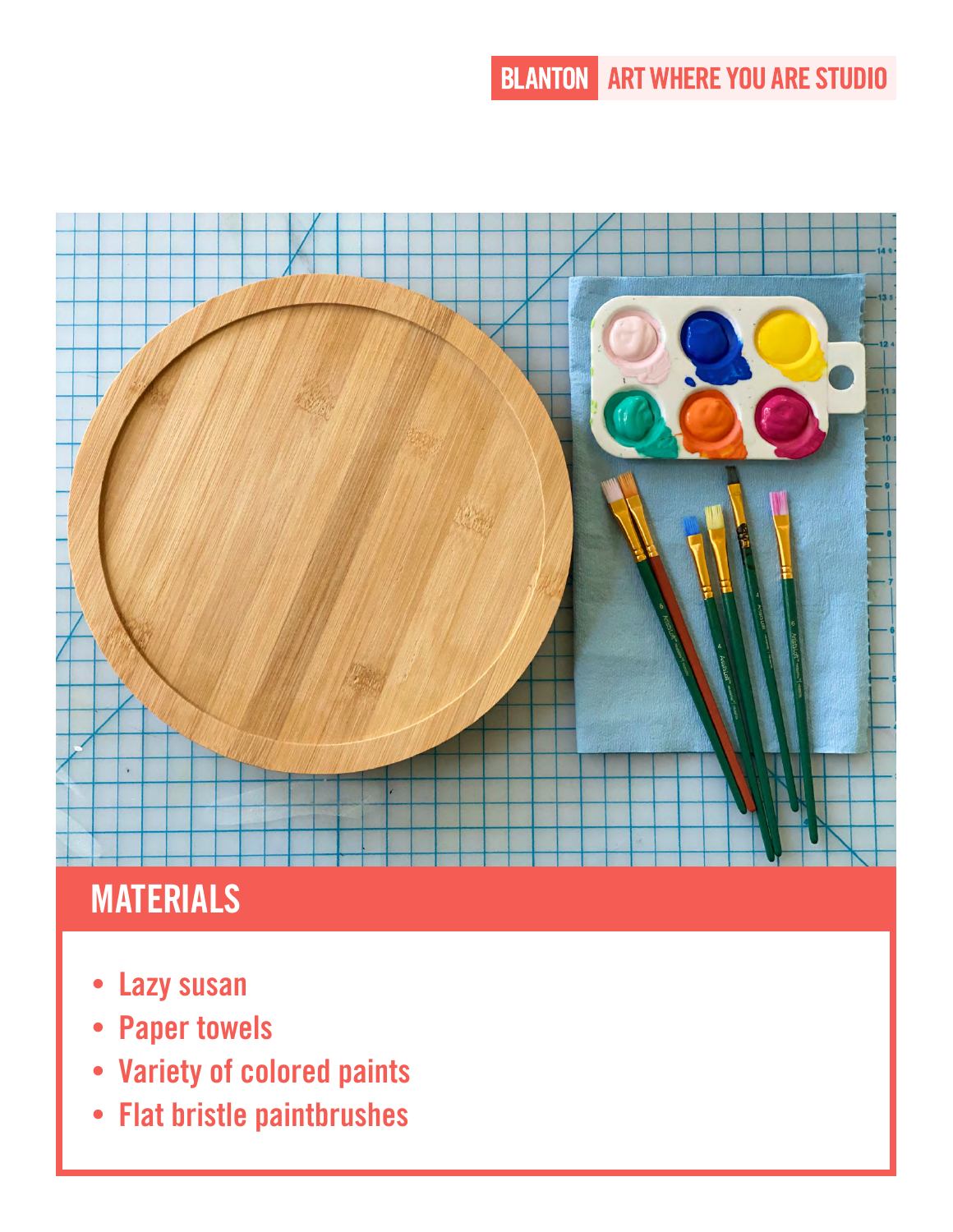# **INSTRUCTIONS**

#### **Step 1: Draw**

To create this Tadasuke Kuwayama-style Op Art project, I took inspiration from the special rotating turntable he used to create his art. For this project, we'll paint directly on a wooden Lazy-Susan as our canvas, which is a fun way to explore Tadasuke's skillful technique of painting concentric circles.

Begin by painting your lazy susan with white paint or gesso. This will help prime the surface, so the next layer of colors doesn't soak into the wood as you paint.

#### **Step 2: Consider**

Choose a few colors you have on hand. Since we are following a simple circle form, you can be creative with your color choices and width of brushes. Our featured artwork has three colors, but for my piece I have decided to use six and keep all my brushes the same width.

Artist Tip: If using more than three colors, try changing your color order as you move to the center of the circle, creating an unpredictable color sequence with your rings.

#### **Step 3: Paint**

Once you're ready to paint, the method is simple: hold your paintbrush in one spot as you slowly spin the lazy susan. The idea is not to get perfectly painted circles, but to better understand and appreciate the skill and process Tadaskuke used to create his optical art.

There you have it — your own Tadasuke Kuwayama-inspired work of art! What will you title your work?

Share what you made and tag @blantonmuseum with **#ArtWhereYouAre** and visit blantonmuseum.org/museumfromhome for more resources.